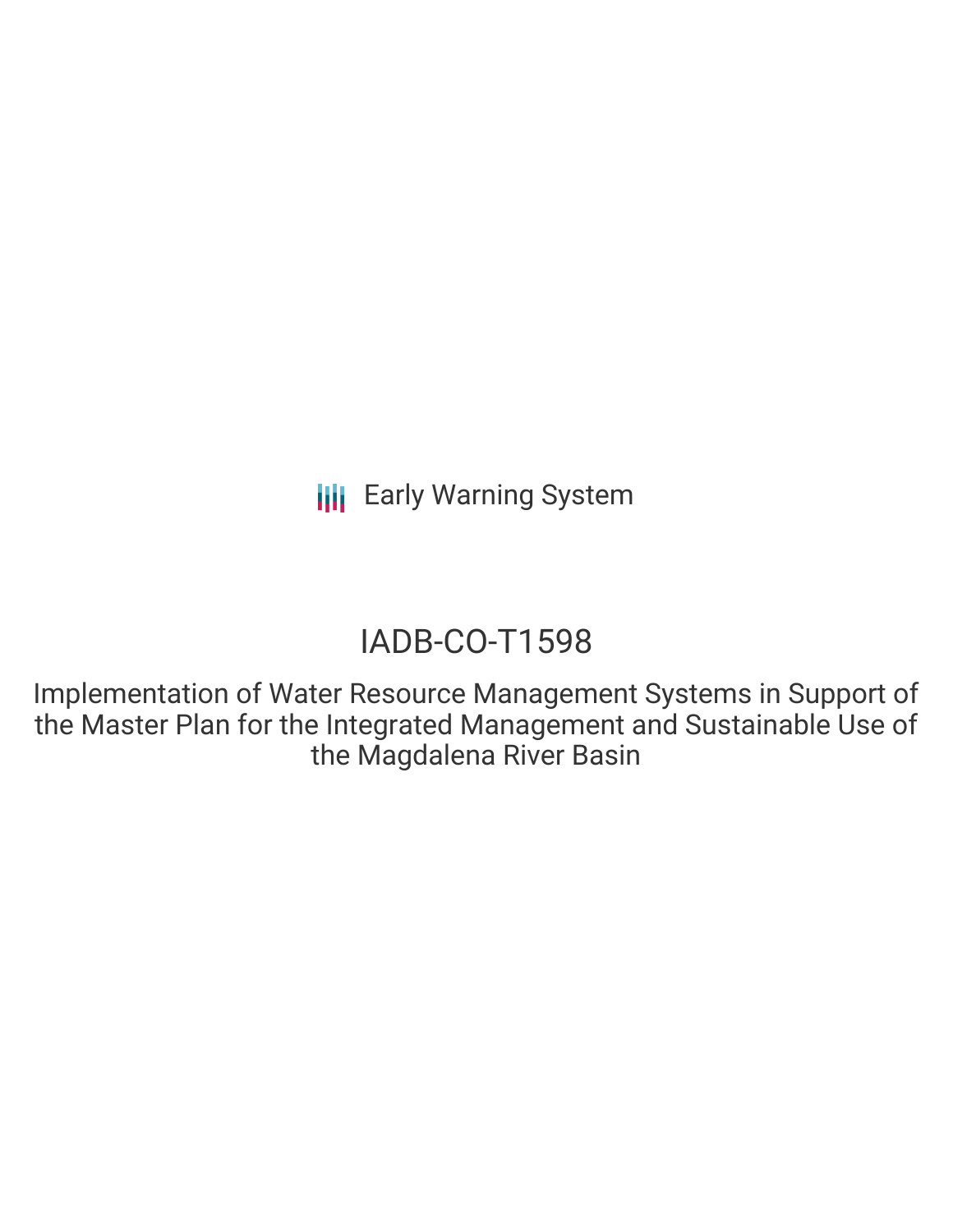

Implementation of Water Resource Management Systems in Support of the Master Plan for the Integrated Management and Sustainable Use of the Magdalena River Basin

#### **Quick Facts**

| <b>Countries</b>               | Colombia                                                      |
|--------------------------------|---------------------------------------------------------------|
| <b>Financial Institutions</b>  | Inter-American Development Bank (IADB)                        |
| <b>Status</b>                  | Active                                                        |
| <b>Bank Risk Rating</b>        | C                                                             |
| <b>Voting Date</b>             | 2021-04-23                                                    |
| <b>Borrower</b>                | Government of Colombia                                        |
| <b>Sectors</b>                 | Climate and Environment, Infrastructure, Water and Sanitation |
| <b>Investment Type(s)</b>      | Advisory Services, Grant                                      |
| <b>Investment Amount (USD)</b> | $$0.40$ million                                               |
| <b>Project Cost (USD)</b>      | $$0.40$ million                                               |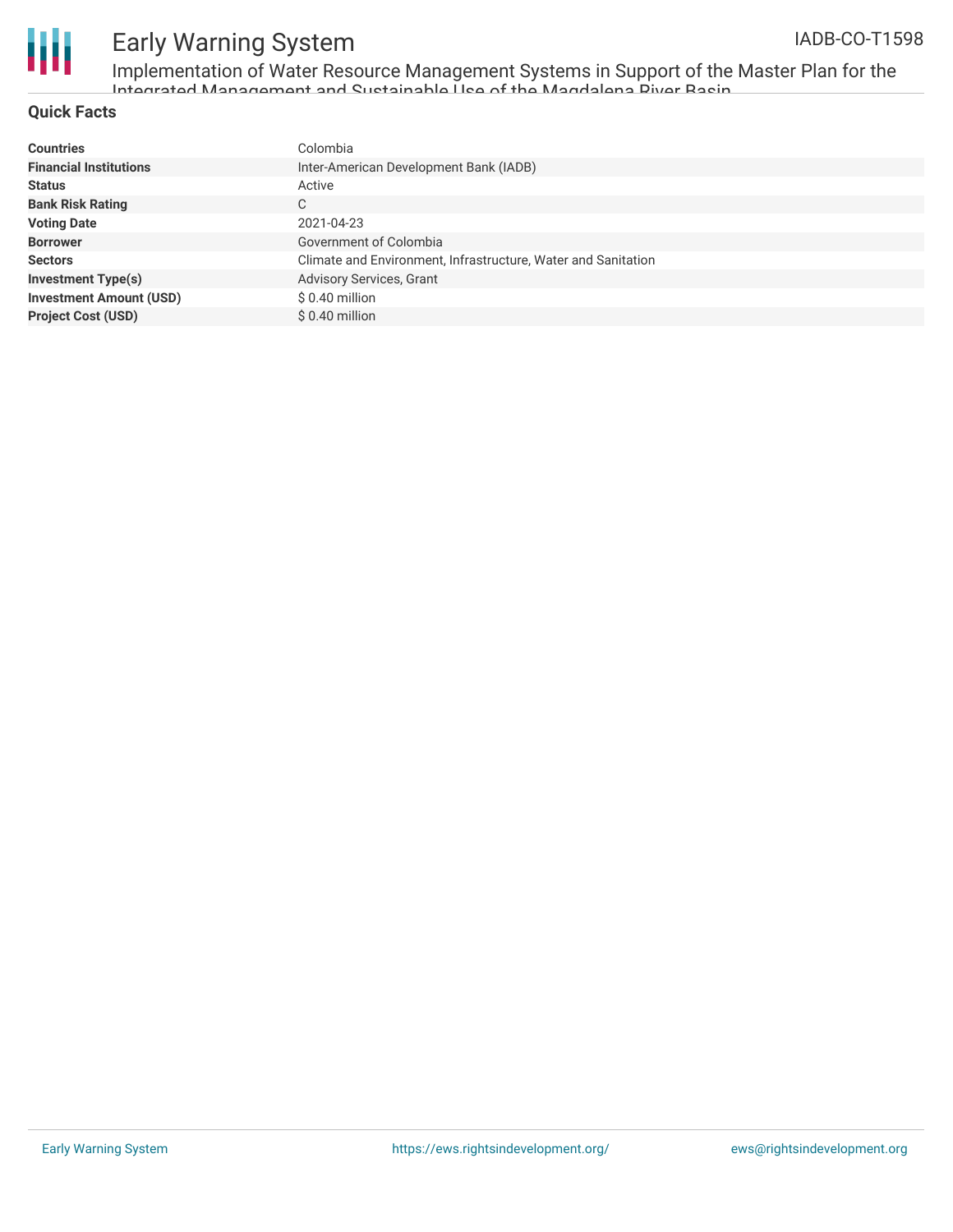



Implementation of Water Resource Management Systems in Support of the Master Plan for the Integrated Management and Sustainable Use of the Magdalena River Basin

#### **Project Description**

The Technical Cooperation (TC) will support the implementation of a water resources management system for the large Magdalena River basin, and a support system for the monitoring of the navigable channel through the implementation of the IDB's model suite, called HydroBID. The information generated by the models will be fed into a geographic information system that will provide data for decision-making both at the level of the Magdalena River Basin and at the level of the sub-basins corresponding to the different autonomous corporations and local governments.

HydroBID will provide information on water quantity and quality, water balances, effects of climate change, land-use change from the operation of reservoirs on runoff flowing into the Magdalena River, while HydroBID Flood will provide hydrodynamic information on levels, velocities, and processes of erosion and sedimentation in the navigation channel, as well as information on the likelihood of flooding in areas of risk and contamination risks. Results produced by the HydroBID model will not only feed the Information system, but will also generate Information about the quantity of water that reach the navigation channel, which will help to predict variations related to reservoirs operation or precipitations that may occur along the watershed, this data will then be used by the HydroBID Flood model to produce detailed information related to water depths, which represent information of great importance for the navigation and also to assess the environmental conditions of the river.

The TC will be developed mainly under the guided implementation structure, through which teams of local technicians will develop the implementation of the models under the guidance and continuous supervision of specialists in the different areas, which will additionally guarantee the correct transfer of technology and knowledge.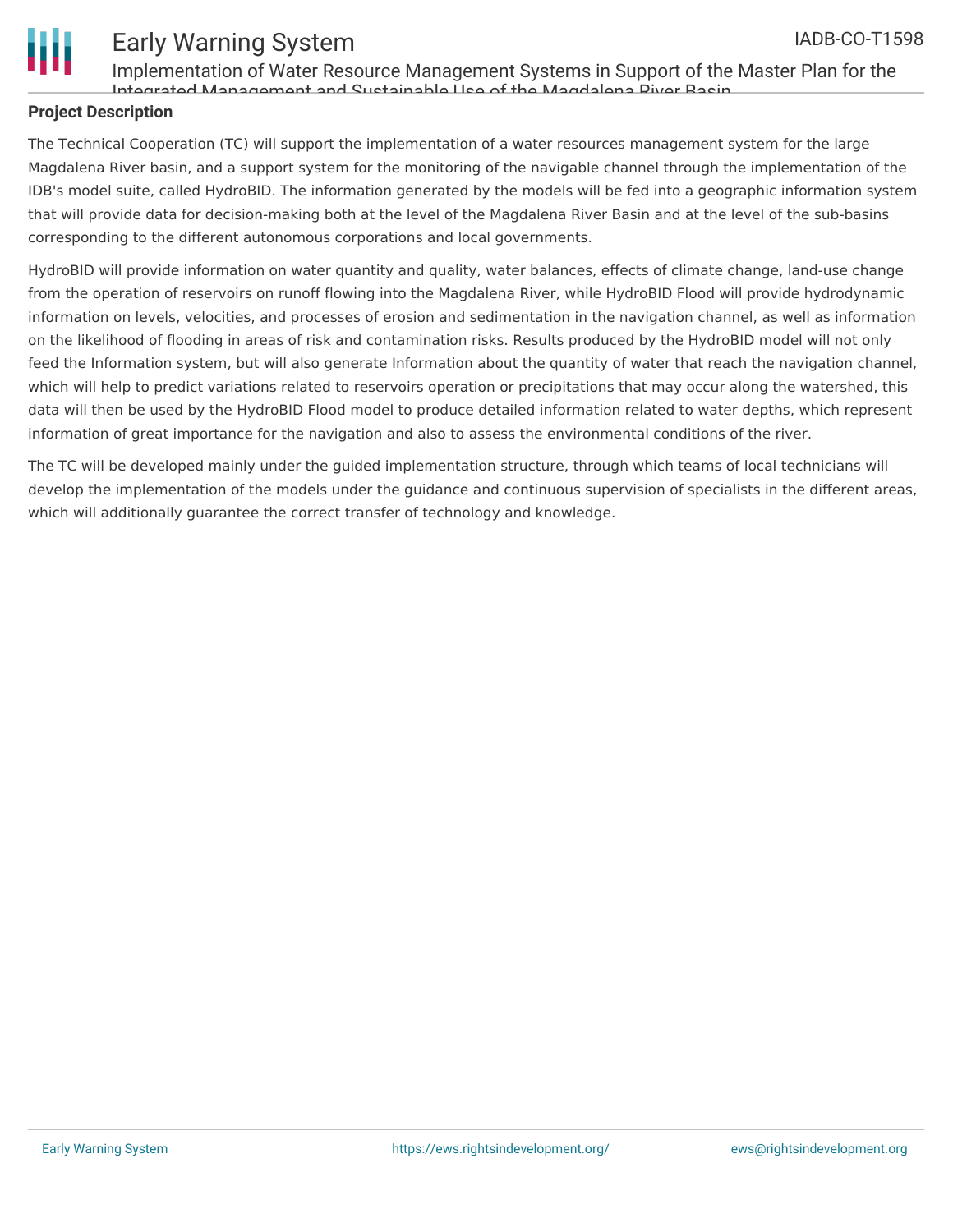

# Ш

## Early Warning System

Implementation of Water Resource Management Systems in Support of the Master Plan for the Integrated Management and Sustainable Use of the Magdalena River Basin

#### **Investment Description**

• Inter-American Development Bank (IADB)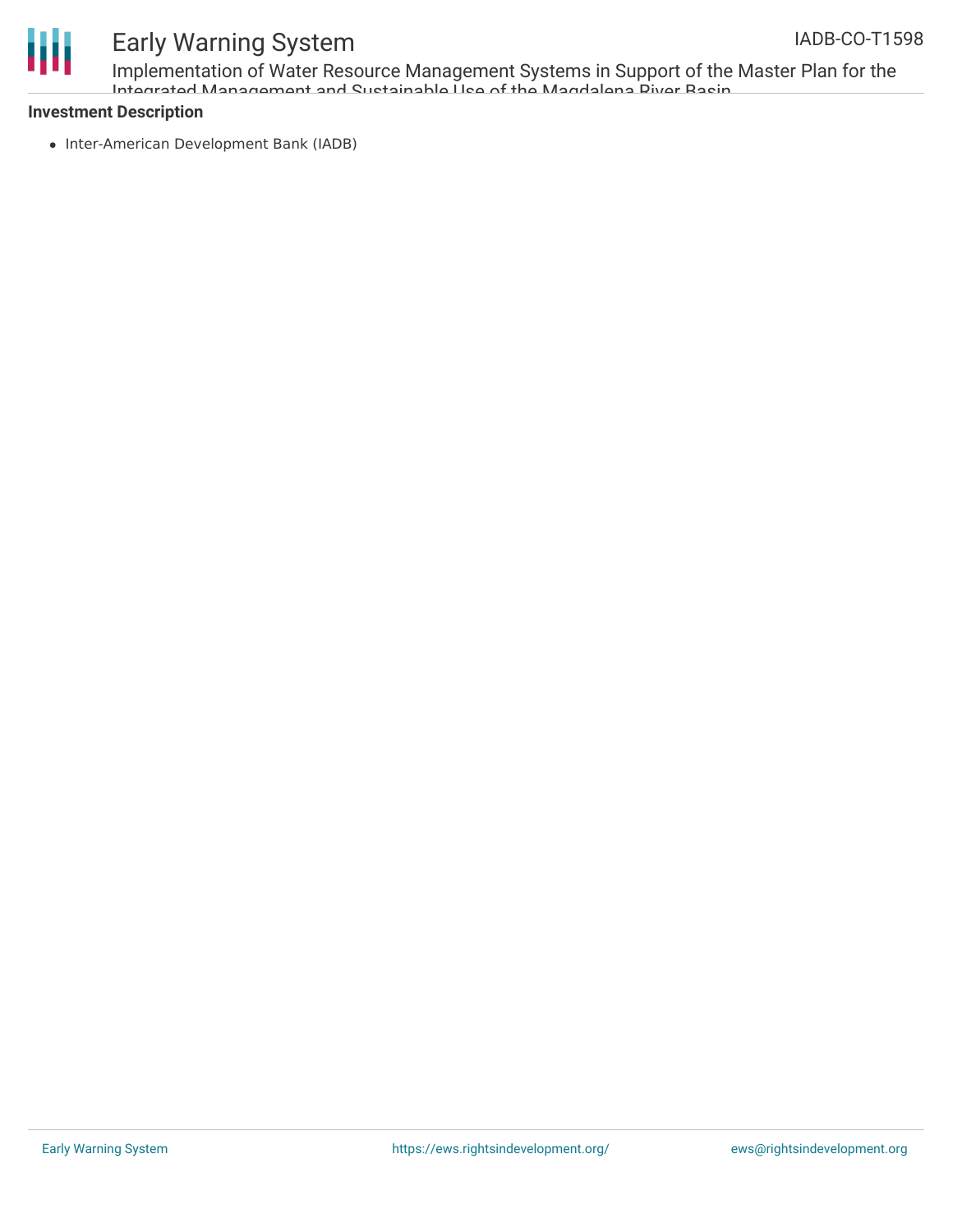

Implementation of Water Resource Management Systems in Support of the Master Plan for the Integrated Management and Sustainable Use of the Magdalena Diver Rasin

#### **Contact Information**

#### ACCOUNTABILITY MECHANISM OF IADB

The Independent Consultation and Investigation Mechanism (MICI) is the independent complaint mechanism and fact-finding body for people who have been or are likely to be adversely affected by an Inter-American Development Bank (IDB) or Inter-American Investment Corporation (IIC)-funded project. If you submit a complaint to MICI, they may assist you in addressing the problems you raised through a dispute-resolution process with those implementing the project and/or through an investigation to assess whether the IDB or IIC is following its own policies for preventing or mitigating harm to people or the environment. You can submit a complaint by sending an email to MICI@iadb.org. You can learn more about the MICI and how to file a complaint at http://www.iadb.org/en/mici/mici,1752.html (in English) or http://www.iadb.org/es/mici/mici,1752.html (Spanish).